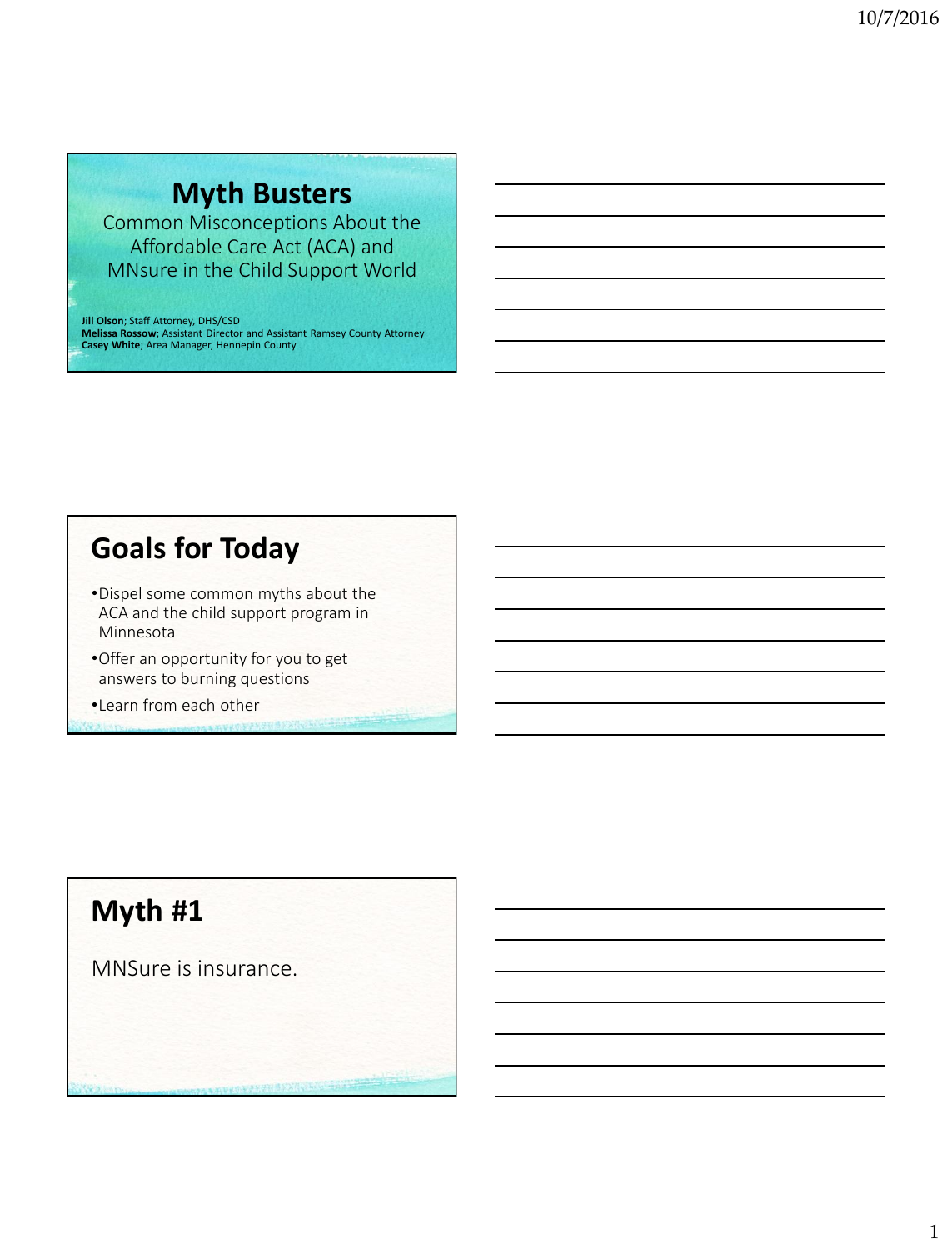No - MNSure is NOT insurance.

MNSure is : (1) The MN Healthcare Marketplace for private coverage and (2) the web portal people use to apply for public coverage.

# **Myth #2**

MinnesotaCare has been completely eliminated.

### **Fact**

No - MinnesotaCare still exists as a medical program. However, MinnesotaCare is no longer considered public assistance for child support purposes.

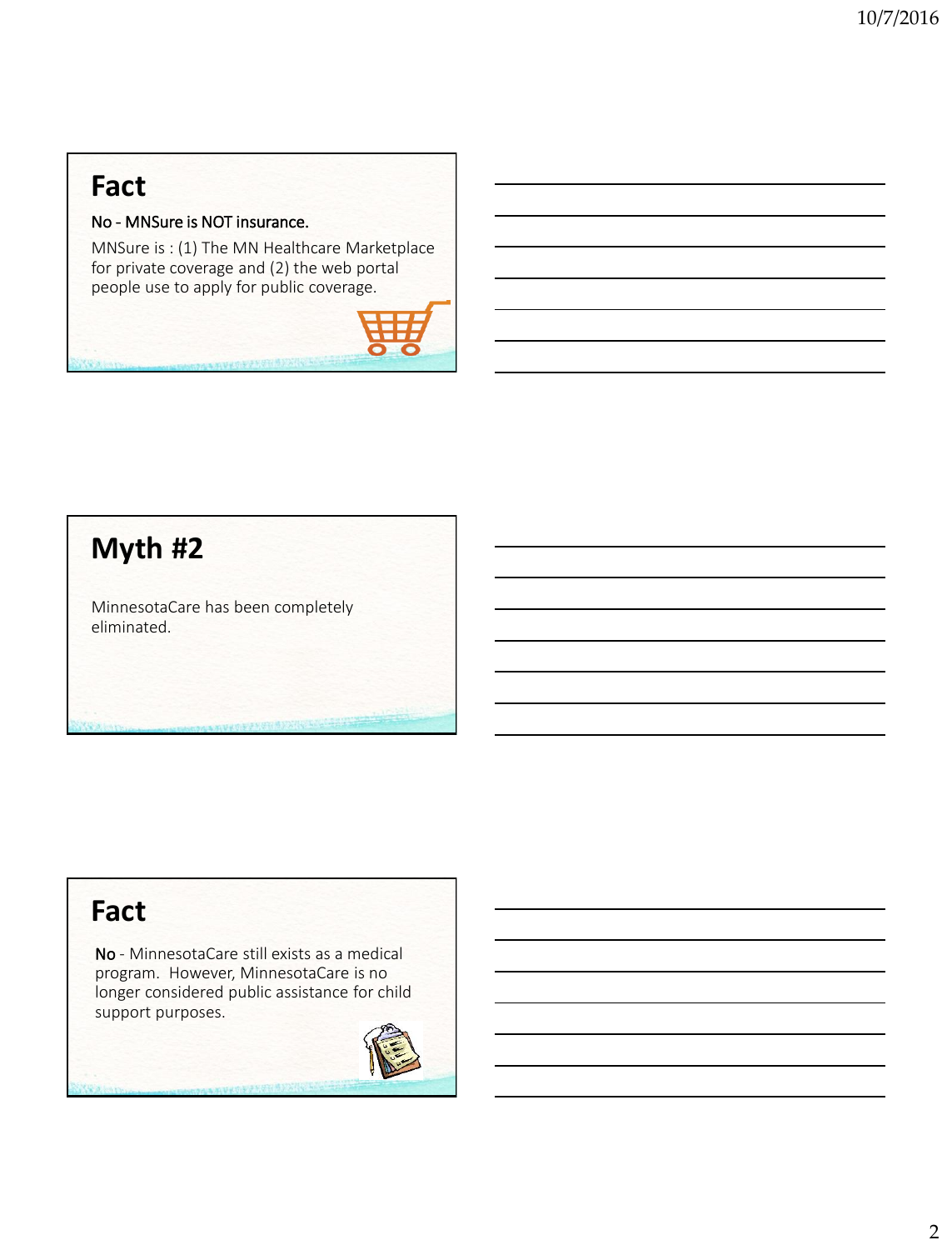Only the CP can apply for healthcare coverage through MNSure.

#### **Fact**



No - Either parent can apply through the MNSure portal.

The preference of MNSure staff is that the parent who is claiming the federal tax dependency exemption for the child applies, and the MNSure application alludes to this as well.

## **Myth #4**

Eligibility for MA has changed under the ACA and only the individual who claims the tax dependency exemption may apply for MA for the child.

1. 高型化学生产的研究研究所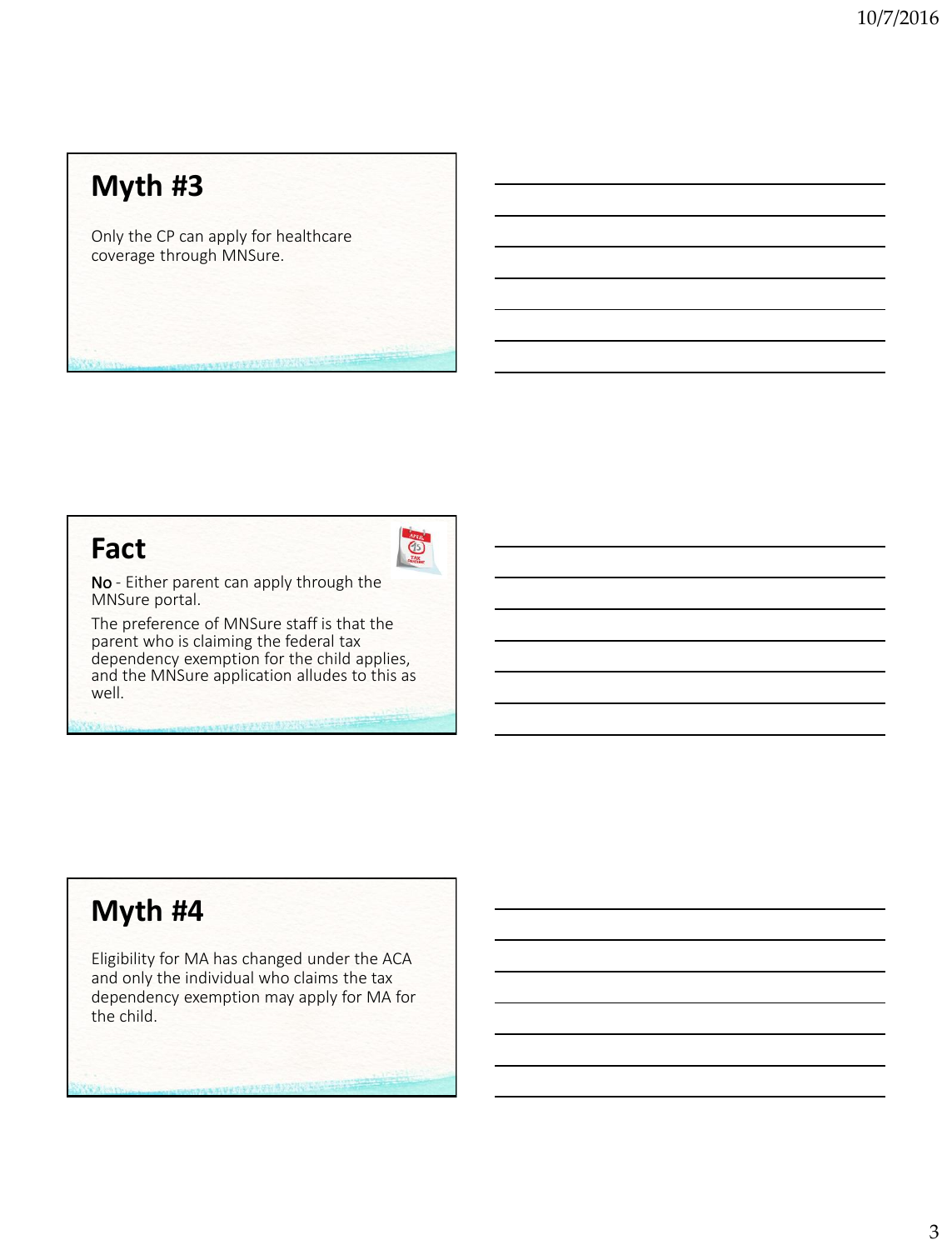No - MA eligibility requirements have not changed under the ACA. The person with whom the child resides 50% or more may apply for MA benefits.

#### **Myth #5**

The county should actively petition the court to:

- •Award the CP the federal dependency exemption; and
- •Order the CP to obtain/maintain the dependent health care coverage (PA and/or NPA).

### **Fact**



No – There is no requirement to award the CP the tax dependency exemption or to carry the healthcare coverage.

- •Follow the statutory requirements in establishing and modifying medical support
- •Avoid offering any type of advice as to who should be awarded the federal tax dependency exemption.www.watal.station.com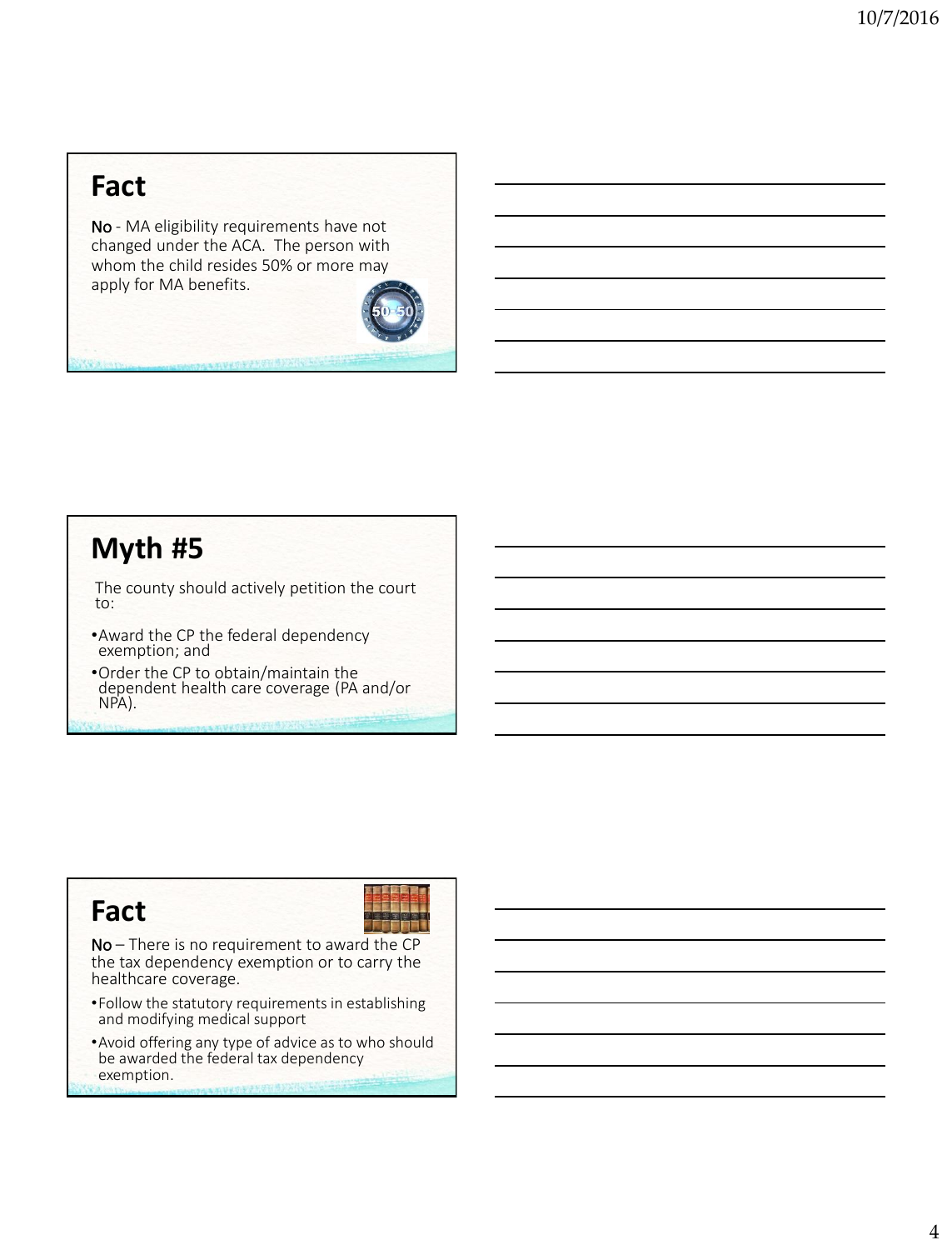- The ACA head of household determination is different from MFIP head of houseo which is different from SNAP head of household determination.
- Also, different "household" definitions. For example, Grandma living in the house with the family doesn't count for MFIP, but Grandma counts for MA/MNSure
- IVD has "no skin" in tax dependency exemption issue. We don't know the half of the<br>family situation. There are too many moving parts who would benefit most from tax<br>dependency and who would a county employee know any o
- Counties do not have a role in addressing which parent should get the tax dependency<br>exemption. However, counties should be prepared to explain the tie between the tax<br>dependency exemption and the obligation to ensure th
- The county will not distribute or collect the IRS tax form used to confirm that the child<br>is covered. However, counties should provide information to a parent or a parent's<br>attorney or the court relating to verification

#### **Myth #6**

If the CP gets the tax dependency exemption for the child, and the NCP is ordered to carry the health care coverage for the joint child and does not comply, the NCP is subject to a federal tax consequence.

#### **Fact**

No, if the CP has the tax dependency exemption and the NCP fails to carry coverage, the NCP will not be subject to a tax penalty.

- The parent claiming the federal tax dependency exemption is the parent responsible for certifying to the IRS that the joint child was covered for all or a part of the tax year.
- That parent will be subject to the shared responsibility payment unless a health coverage exemption applies, even when the other parent is court ordered to carry the coverage and fails to do so.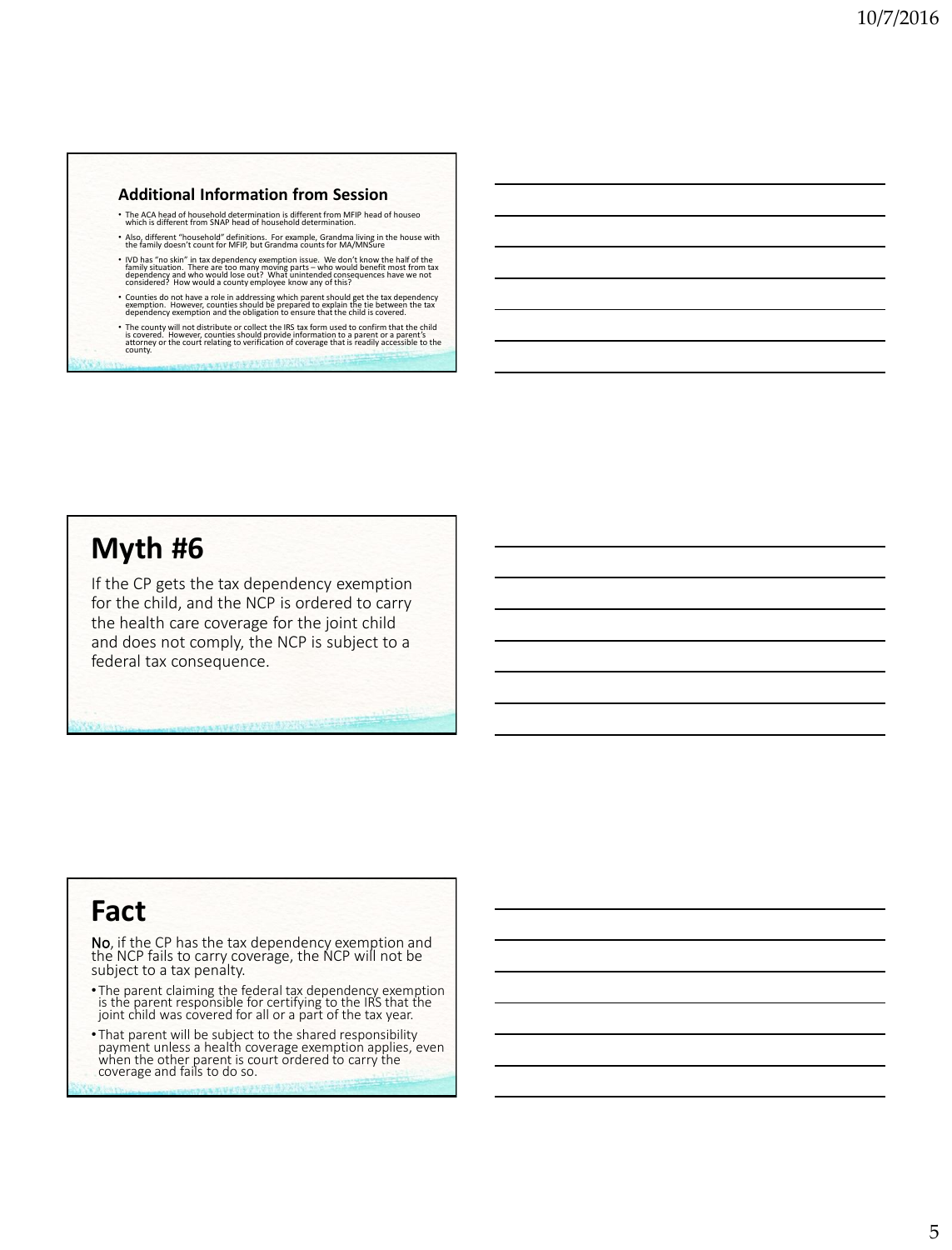• This is not a IV-D issue, however: –IV-D can and should verify coverage if asked –Provide information about the hardship exemption process

• For cases where the NCP is ordered to provide the coverage and fails to do so, and the CP has the federal tax dependency exemption, there is a hardship exemption form that the CP can fill out and file. The CP must apply for MA through MNSure (or if in another state, through their state portal) and not be found eligible to get the hardship exemption

## **Myth #7**

If a parent obtains dependent healthcare coverage through MNSure, medical support should always be reserved.

#### **Fact**



No - Rely on the information on PRISM and use that information when setting and modifying support.

- •Do not automatically reserve medical support.
- •Do not force a medical support obligation when PRISM shows the case status as NPA.
- •Remember one can obtain private insurance through MNSure.org, too.**CONTRACTOR AND ACTIVITY AND CONTRACTOR**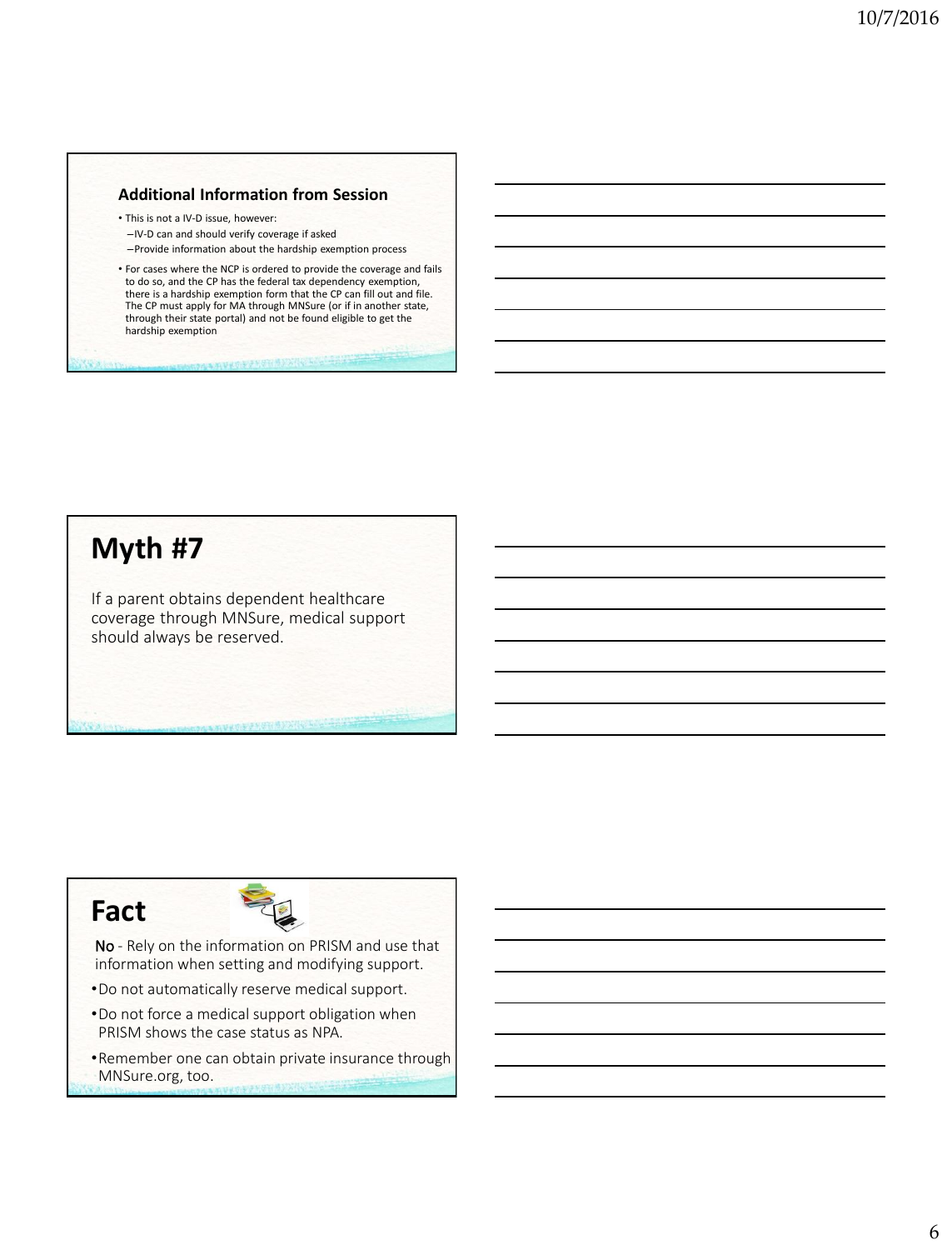- Call the CP to obtain insurance information
- –If able to verify insurance get an order
- –If unable to verify insurance, reserve
- If you reserved medical due to no interface in the past, remember DON'T GO RETROACTIVE when it is time to set medical support again!!!
- –Orders should have language in there preventing this, however, if your county didn't adopt the use of that language, STILL NO RETROACTIVE ORDERS!!!
- –High up officials determined it was riskier to order and collect medical support from people that we should not, than to reserve medical and not collect from people that we should.

# **Myth #8**

The METs/PRISM interface is still not working/not reliable.



#### **Fact**

Yes and No - As of December 19, 2015 the METs to PRISM interface became operational, however, the PRISM to METs interface still needs work.

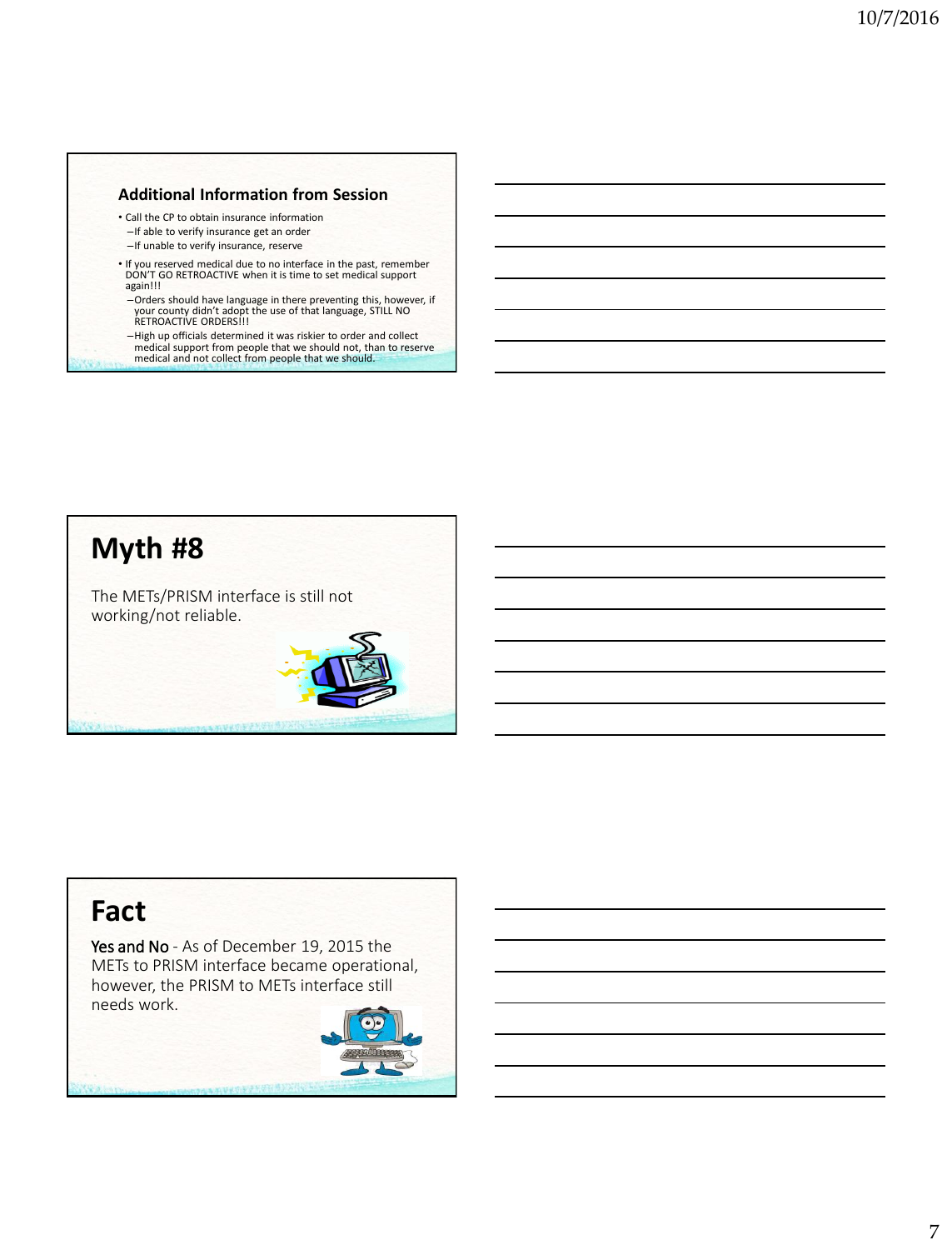Counties are finally receiving METs referrals.

### **Fact**

Some, but not all counties are receiving referrals.

 $\sqrt{\frac{r_{n \text{ max}}}{\text{energy}}}$ 

 $\binom{m \text{ NUC}}{r \text{ NUL}}$ 

• Some counties are receiving all referrals.

• Some counties are receiving some,

but not all referrals.

–It is conceivable that there will be a 9AM hearing that has a referral and a 10AM hearing that does not. Explain it, this will be confusing!

• Some counties are receiving no referrals.

## **Myth #10**

The new medical referrals coming through the METs interface are vastly different and require extra training and attention.

**一个的复数 的复数医生物 医神经性病**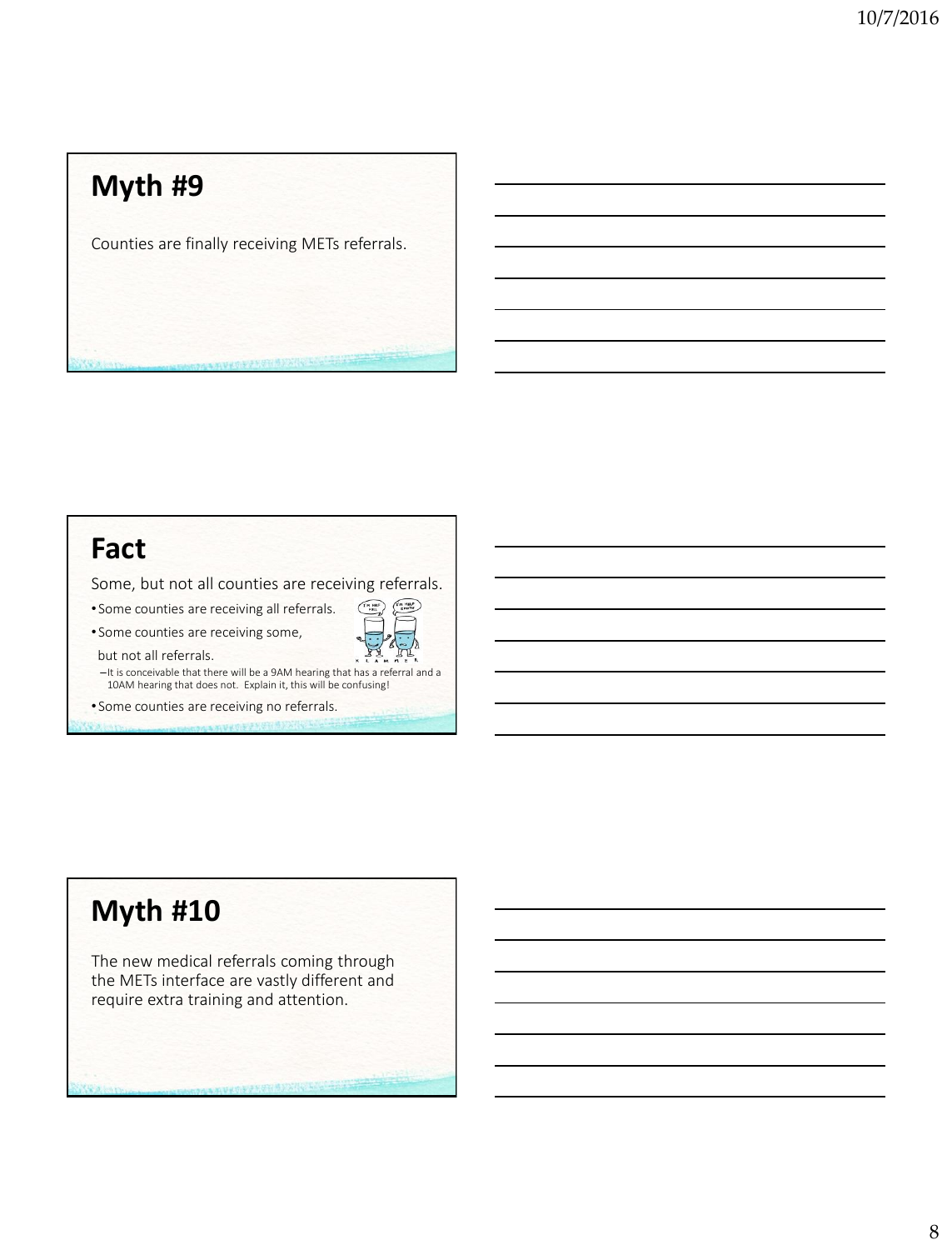No - METS referrals are very similar to MAXIS referrals.

METS referrals are processed in the same way originating case number. as MAXIS referrals. They just have a different **CHAR** 

 $\equiv$ 

# **Myth #11**

There will be a "big dump" when healthcare workers process the cases where the parties remain open on MA on MAXIS.



## **Fact**

No - There will be no "big dump". These cases will be referred to child support as they are up for renewal of healthcare coverage.

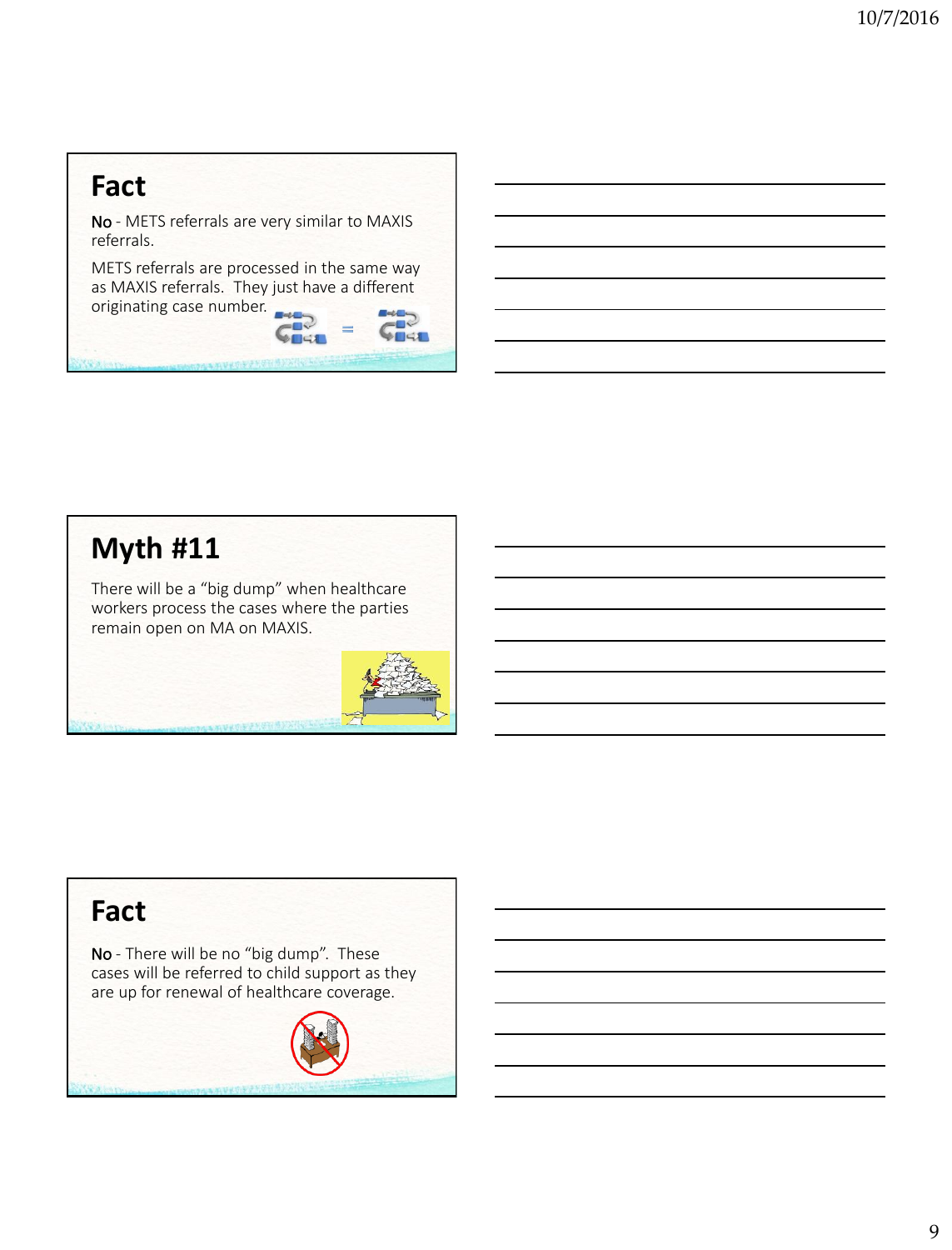- Cases will be transitioned as they come up for annual renewal this is for all MA cases currently serviced in MAXIS (MFP, DWP, MAO)
- PRISM will receive a close worklist, cases will flip to NPA or may remain MFIP – honor the program code on PRISM –It might take 6 days, 6 weeks, 6 months for the case to get back to having MA on it again. TRUST THE PRISM CODE!
- Be nice to our IV-A, this isn't their fault. They are struggling.
- DO NOT USE MMIS it is not reliable for our purposes. It is not reliable for our purposes. It is not reliable for our purposes.
- If we receive an interface process the case as usual.

#### **Myth #12**

If a CP's case is coded MA, the PRISM/METs interface is active, and if the CP also receives MA and is not cooperating, the CSO may close the child support case.

## **Fact**

**TTTTTT** 

Yes and No - If the CP is not cooperating, the child support worker should update GCSC with the noncooperation code.

BUT, because the PRISM to METs interface is not operational, MA will not close for non-cooperation and the child support case must remain open.

We should no longer receive referrals for COMA cases. If you do, reject it.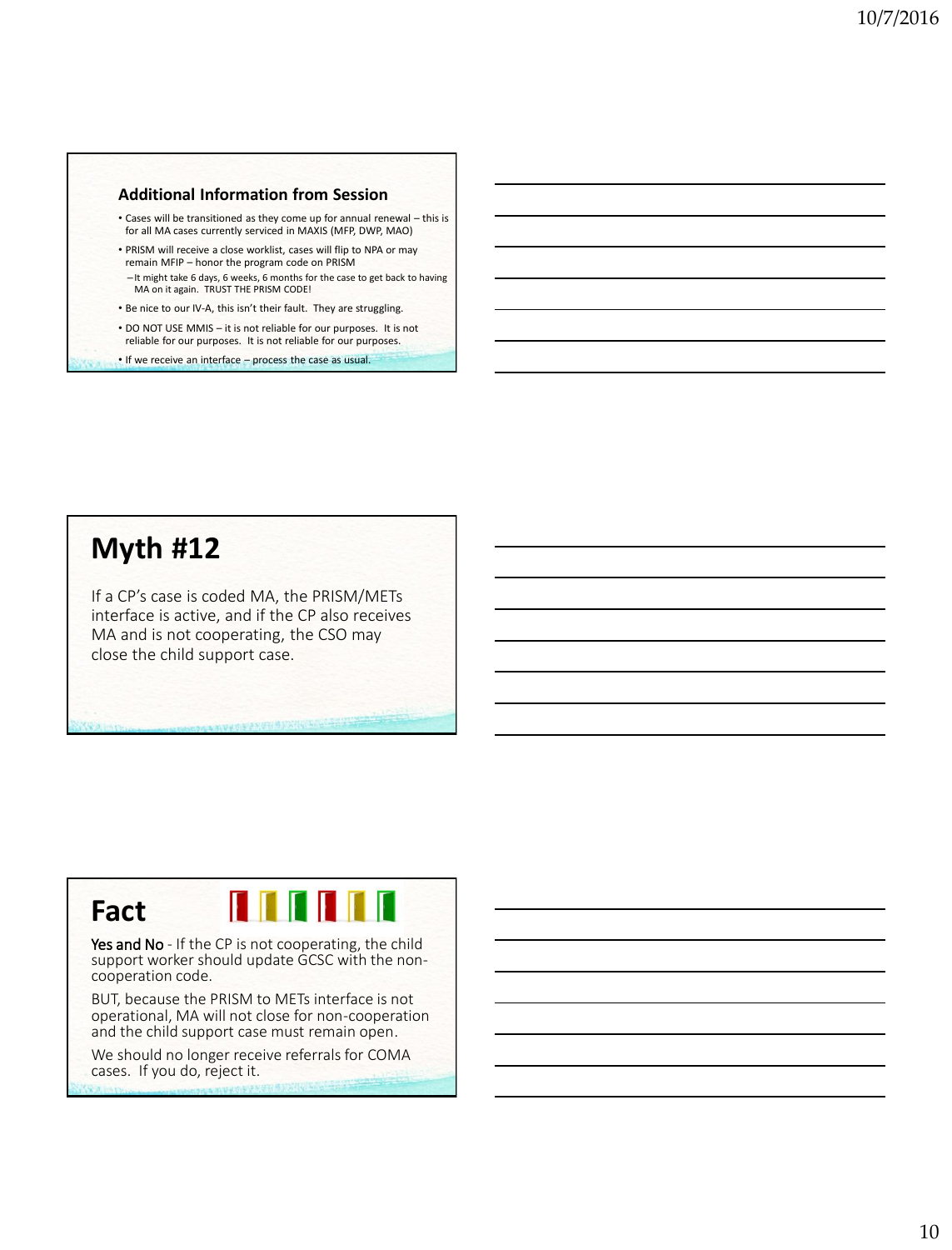Because of the PRISM/METs interface issues, CSOs need to be in constant contact with METs workers and/or use MMIS to obtain the correct medical information.

## **Fact**

No - Rely on the information on PRISM and only contact health care workers when there is an issue with an existing referral you are trying to process. NO



like wrong NCP, unknown DOB, SS#, etc.

• **Do not use MMIS to verify MA status.**

## **Myth #14**

Now that we have METs all referrals will be appropriate and perfect.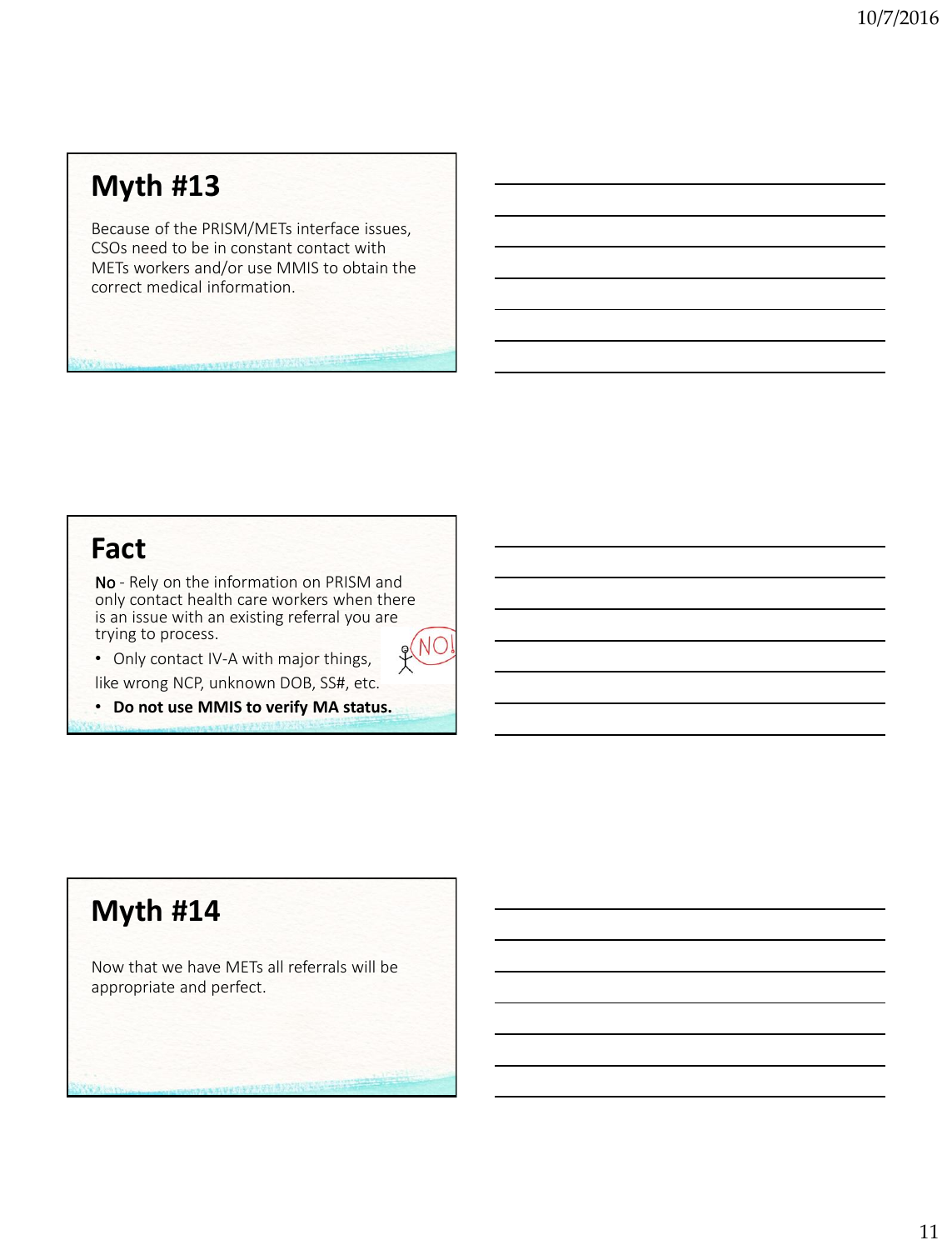No - There will be errors with the METs referrals just as there have been errors with MAXIS referrals.

#### **Additional Information from Session**

•We know that there have been cases referred with NCP as the primary on MA with the children.

- –Don't confuse residence with tax dependency exemption.
- –If the children are residing with the CP on the PRISM case the CP should be the primary on MA, too.

•If you encounter these types of scenarios you will need to resolve with your IVA partners.

### **Myth #15**

Because we don't always know an applicant's medical assistance status, the cost recovery fee is a problem.

**水杨型从水泥涂积层有500件() 500**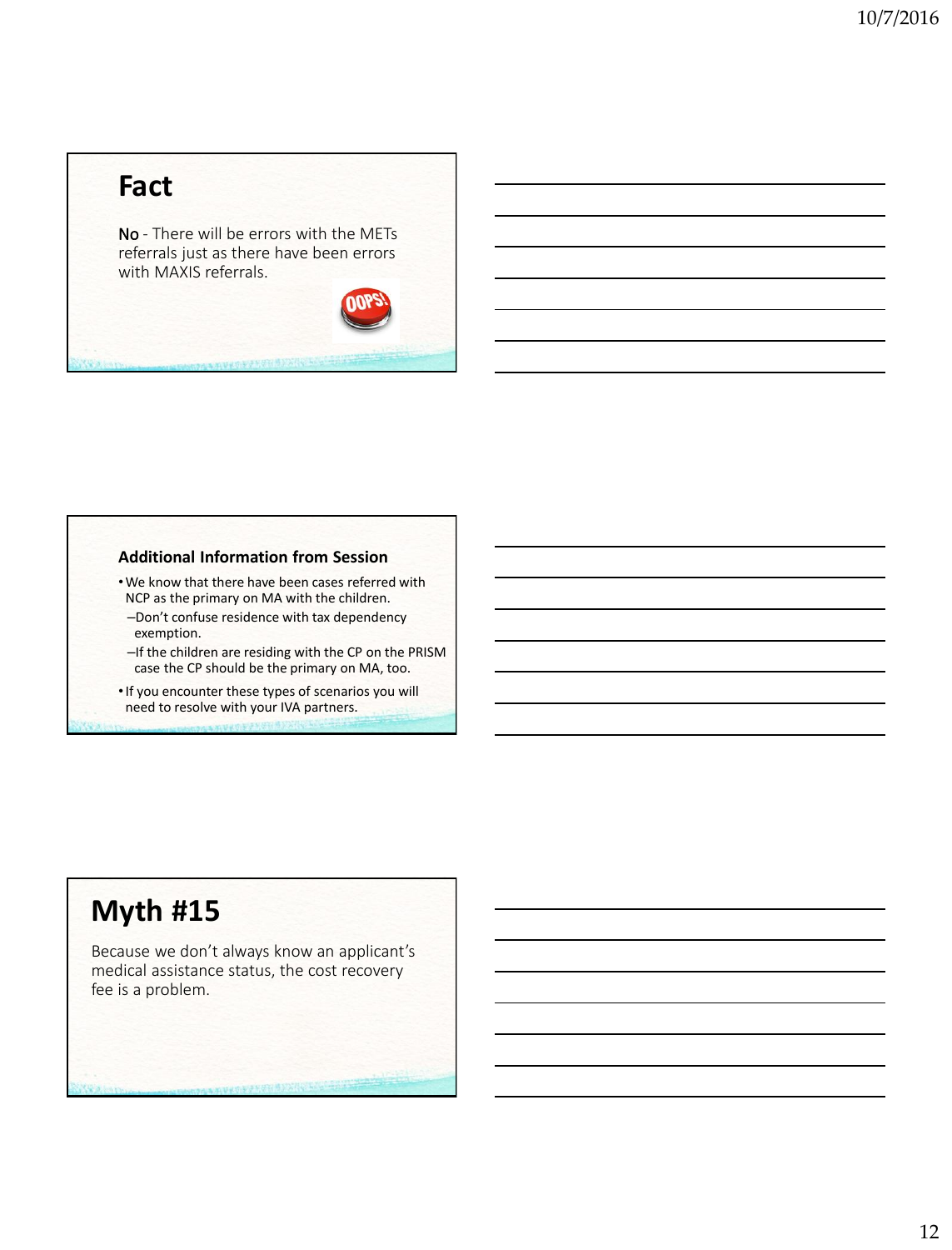We don't always know an applicant's medical public assistance status, so the cost recovery fee should always be suppressed if it is possible the applicant is on MA.

Trust the CP, suppress the fee!



## **Myth #16**

When my county starts receiving referrals for MA cases again, my county should modify the order to set an ongoing medical support obligation and go retroactive back to the date of the reservation that was based on no interface.

### **Fact**



No - Statewide, the decision was that when counties requested to reserve medical support based on the lack of the interface, counties would not request past medical support for that time period once the interface was operational.

Language was to be put in the court orders to prevent the retroactive temptation.

Despite a retroactive MA effective date appearing in PRISM counties still must honor the referral date!

**NEW YORK OF A STATE OF THE STATE**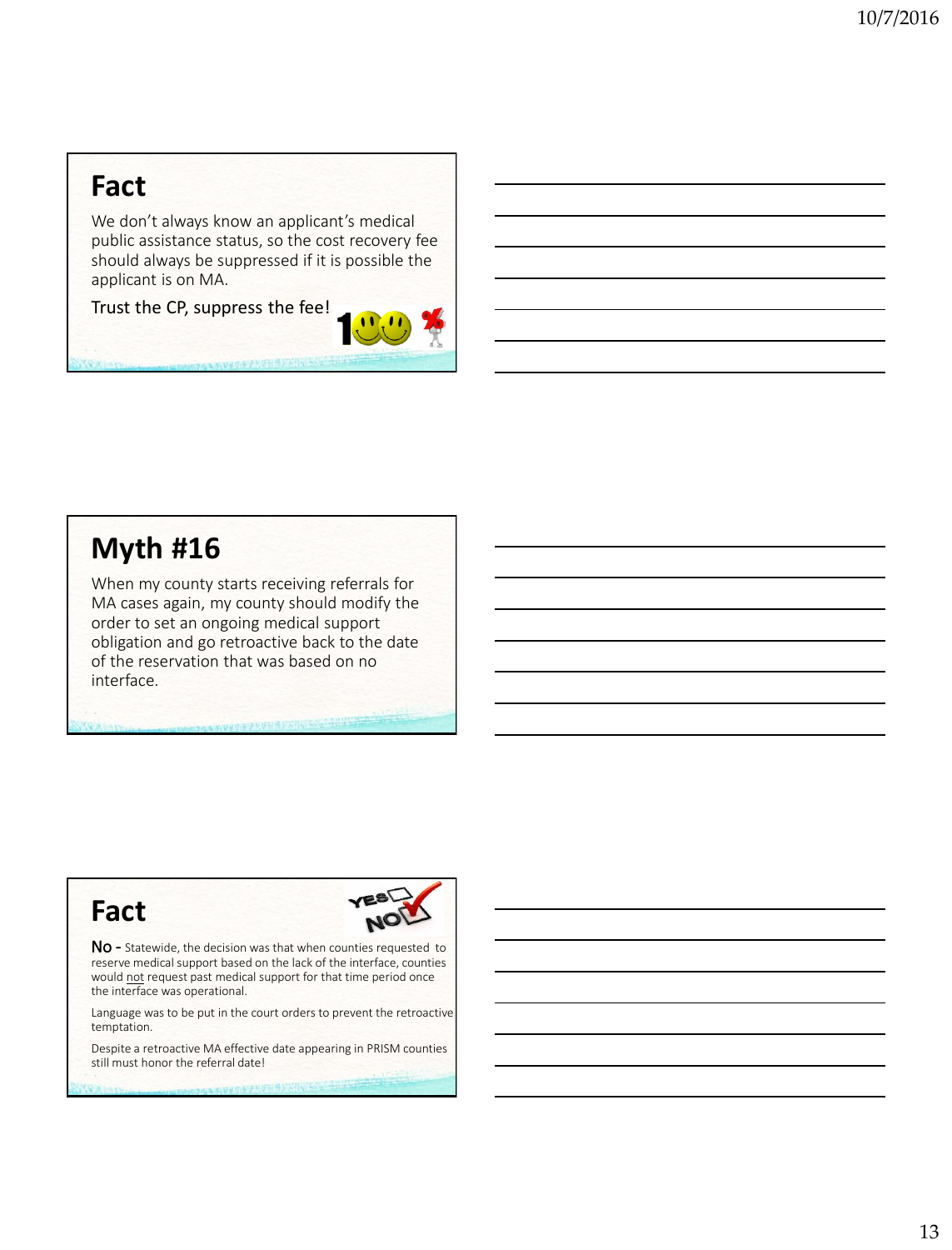When my county starts receiving referrals for MA cases again, I should go in and set up a CPOD for all amounts CP received retro to effective date OR charge NCP based on PAO medical account back to effective date.

#### **Fact**



No - Statewide, the decision was

counties not request past medical support or enforce medical assistance charging when there was no interface nor would anyone pursue retro monies.

Despite a retro MA effective date appearing on PRISM CSOs must honor the referral date!

# **Myth #18**

We're getting out of the medical business!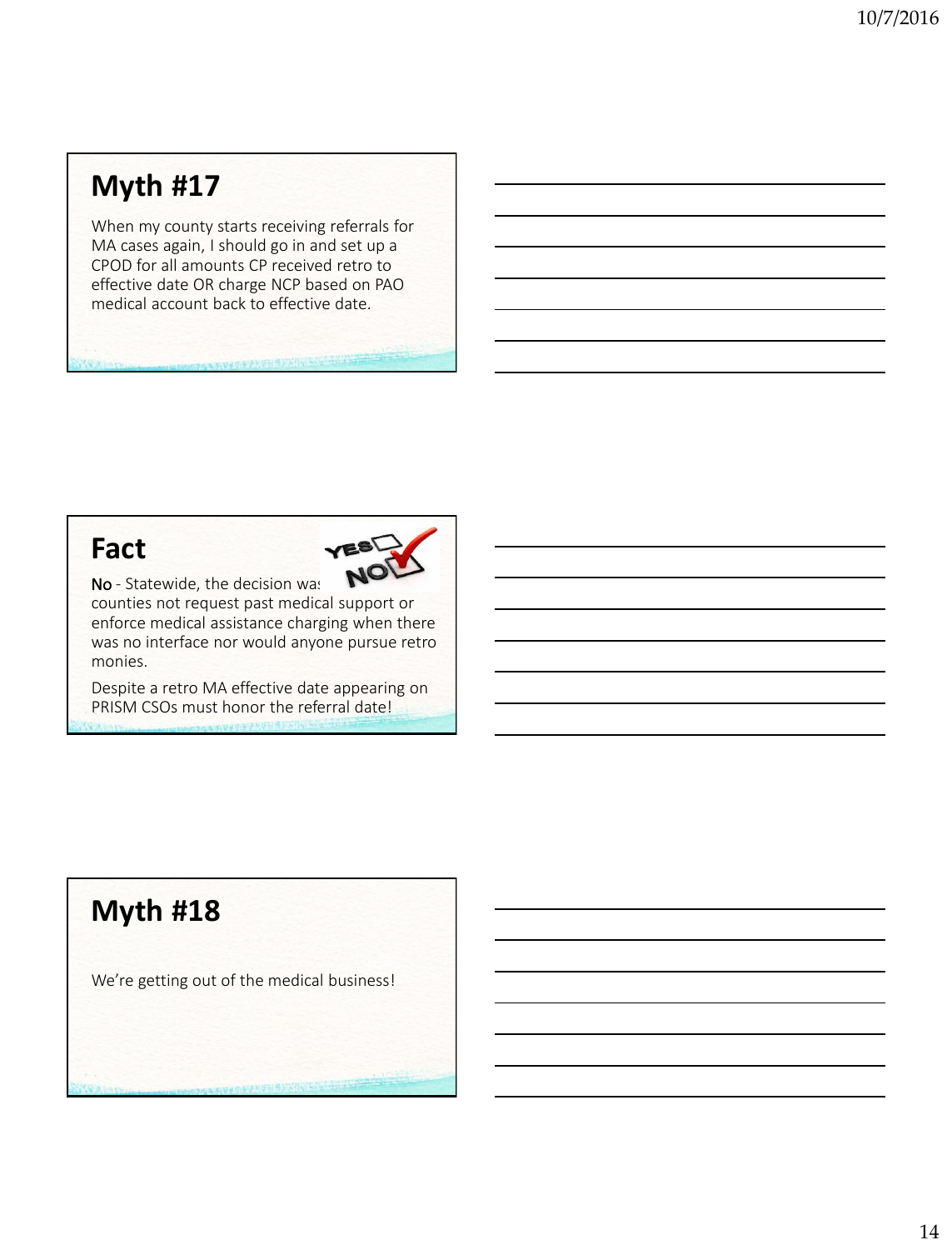#### **What do you think - Are We Getting out of the Medical Business?**

- •Yes, it is about time!
- •No, we should be doing this work!
- •No, but we should get out!
- •I don't know!